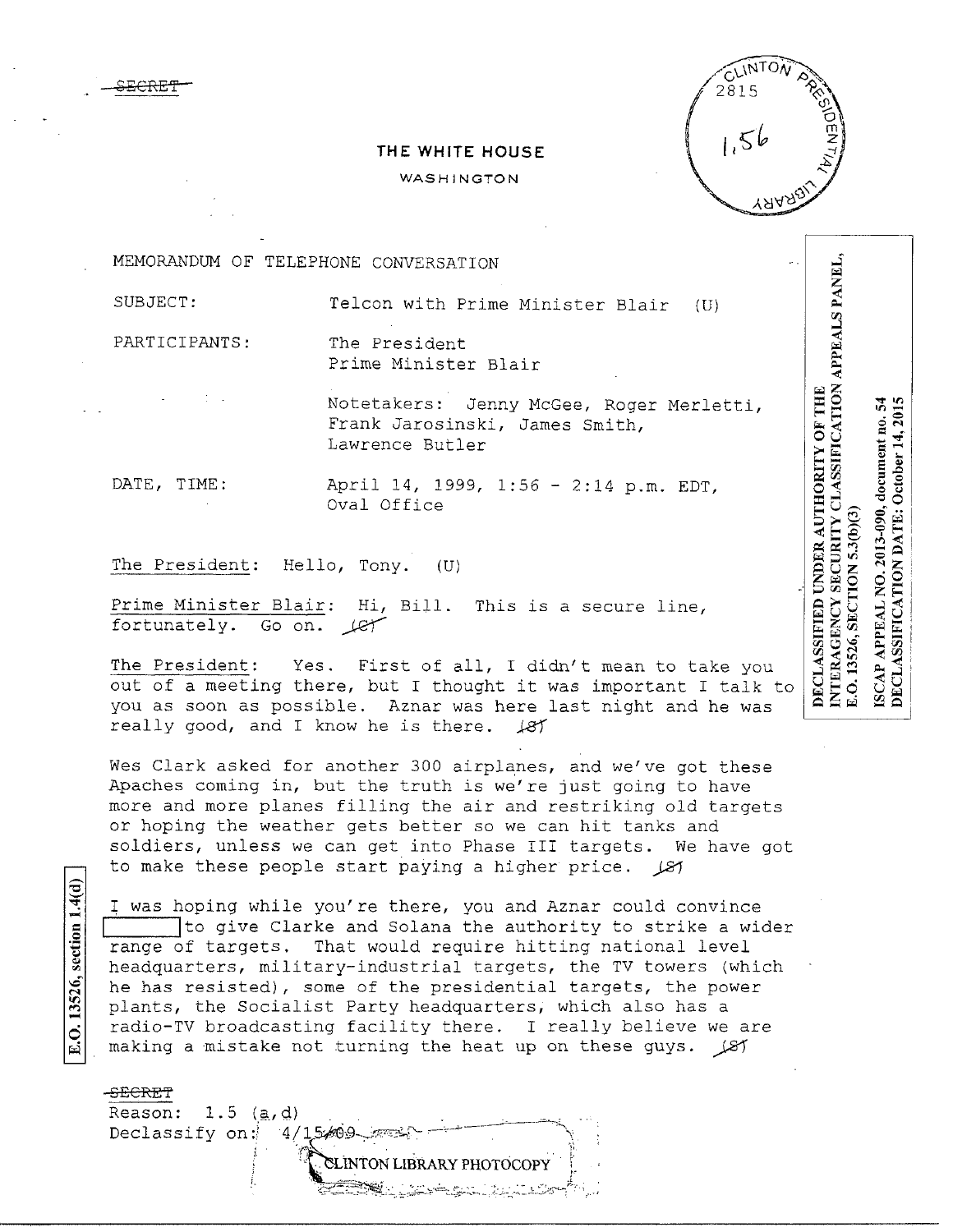E.O. 13526, section 1.4(d)

I have also been urged by our people to look at preventative action against some targets in Montenegro. I know  $\overline{\hspace{1cm}}$  doesn't want to hit there, but even  $\overline{\hspace{1cm}}$  said there were doesn't want to hit there, but even some things we ought to be hitting. Let me give you an example or two: there are several facilities where we think they are moving in to take their missiles out; in and around the ports in Montenegro; there's one critical bridge we need to take out, before they start moving their military units. So we're quite worried about their ability to use these facilities. There are not a lot of targets and not a lot of risk of civilian damage,

But it's even more important we get to Phase III targets within Serbia. I know there'll be collateral damage and some controversy, but if we want any chance of a solution soon, we have to turn the heat up.  $\cancel{.}$ 

Prime Minister Blair:

**E.O. 13526, section 1.4(b)(d)** 

The President: That's what I want to do.  $\angle$ B7

SECRE'f'

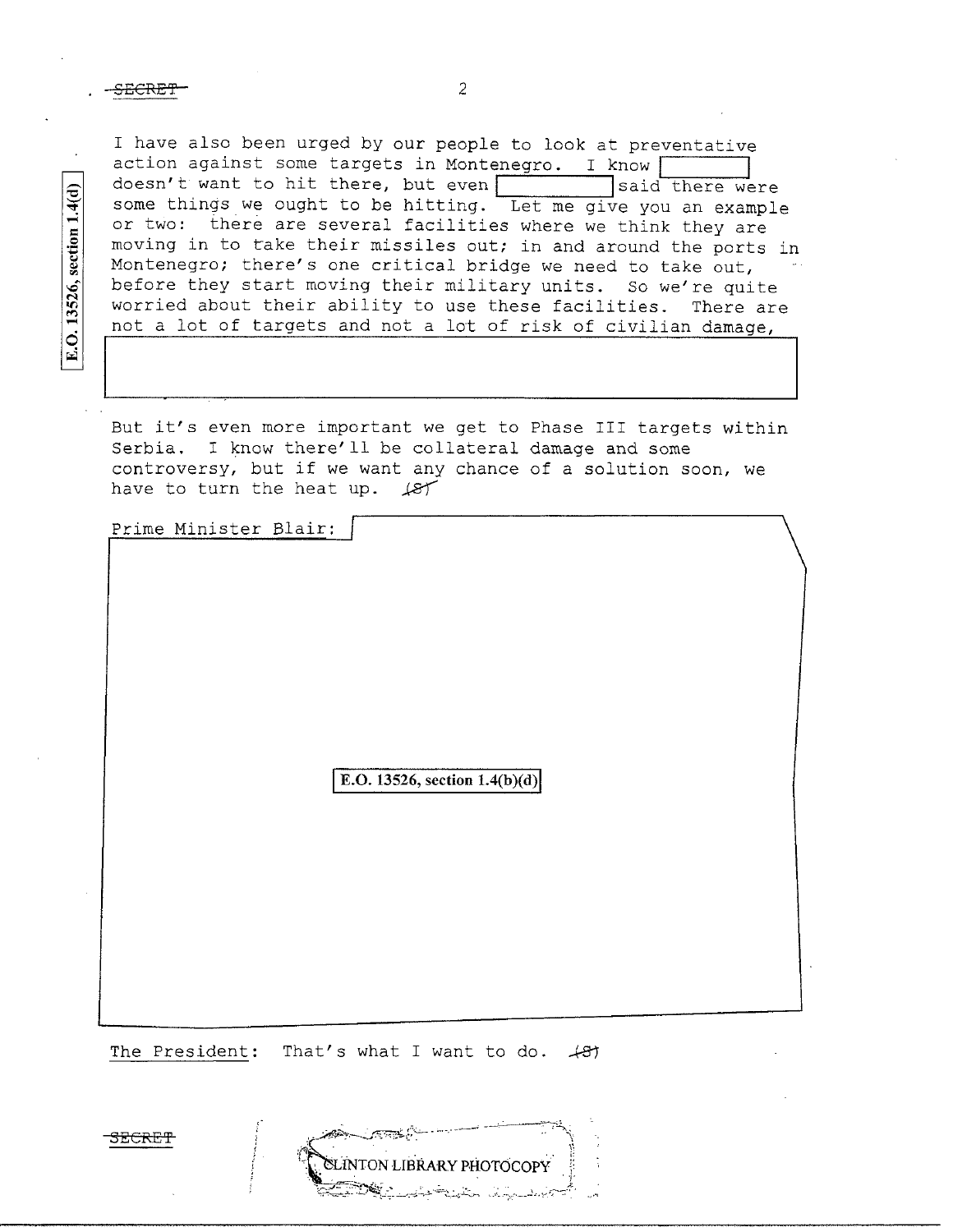| Prime Minister Blair: | E.O. 13526, section $1.4(b)(d)$ |  |
|-----------------------|---------------------------------|--|
|                       |                                 |  |
|                       |                                 |  |
|                       |                                 |  |
|                       |                                 |  |

 $E.O. 13526, section 1.4(b)(d)$ 

 $\mathcal{A}$ 



 $\ddot{\phantom{a}}$ 

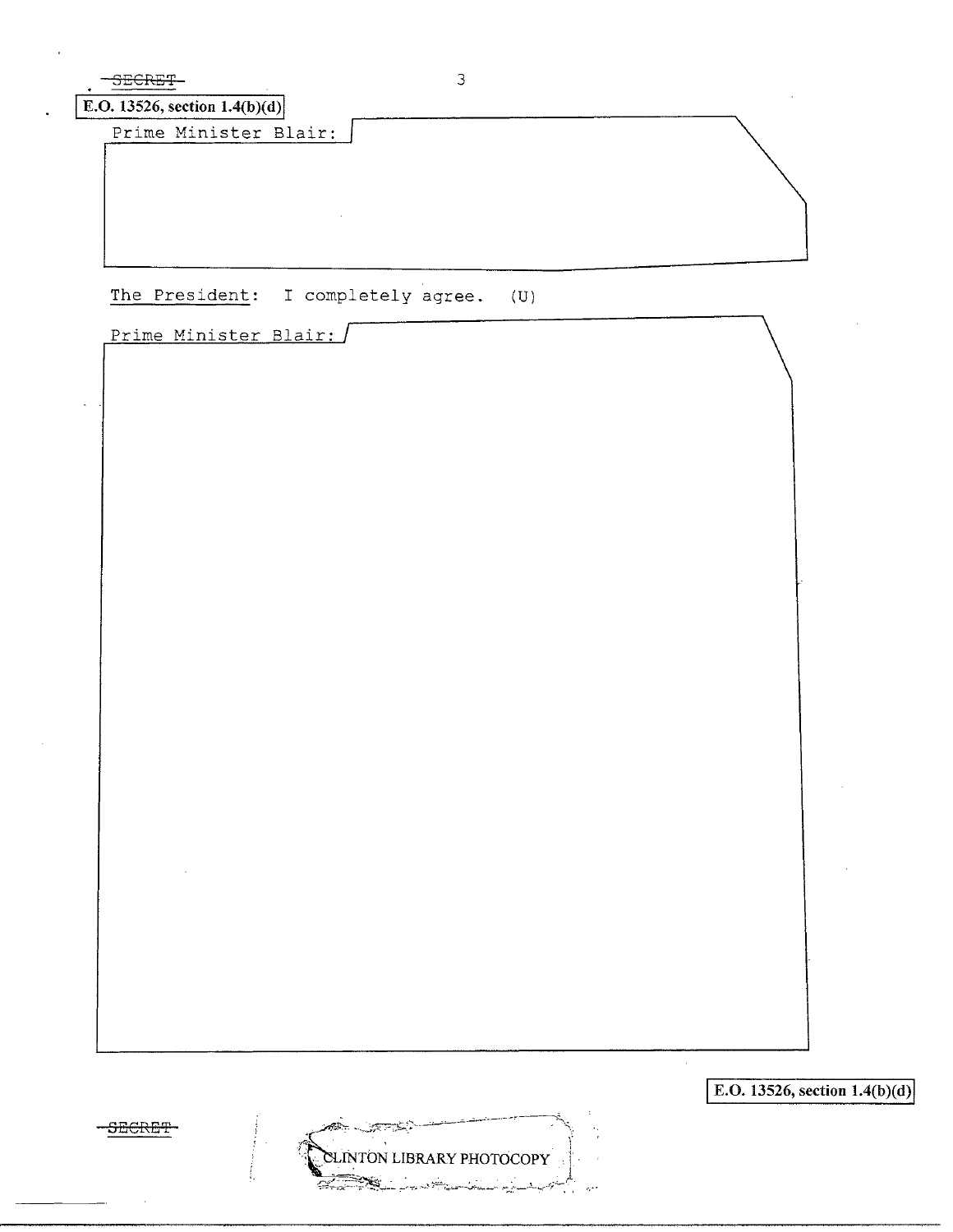|  |  | E.O. 13526, section $1.4(b)(d)$ |  |
|--|--|---------------------------------|--|

## SECRET<sup>-</sup>

The President: Let's talk about all the points you've made. First of all, we're agreed on targets. On fuel and other things, we are now banning Yugoslav ships from our ports and the export and reexport of goods to Yugoslavia. I hope you can succeed in tightening EU exports, freezing government and private projects and the assets of the leadership. You and I should propose NATO search ships going into Yugoslav ports to make sure there's no arms or fuel. 187

Prime Minister Blair: Agreed. (U)

The President: On presentation, Solana is not there, is he? Je1

Prime Minister Blair:

The President: Do you want to send someone in? I think there would be some resentment if I sent an American over there. Maybe we should talk to Solana and have him ask for more help on presentation? Do you have someone you can deputize?  $\downarrow$  C

Prime Minister Blair:

The President: We've had to start doing a lot more of our briefings, because they are so ineffective.  $'87$ 

Prime Minister Blair: They start off every day at 3 or 4 o'clock, and the press conference sometimes goes on for an hour or an hour and a half, literally answering all their questions.  $\angle$   $\angle$ *B* $\angle$  **E.O.** 13526, section 1.4(b)(d)

LINTON LIBRARY PHOTOCOPY

**£EGRET**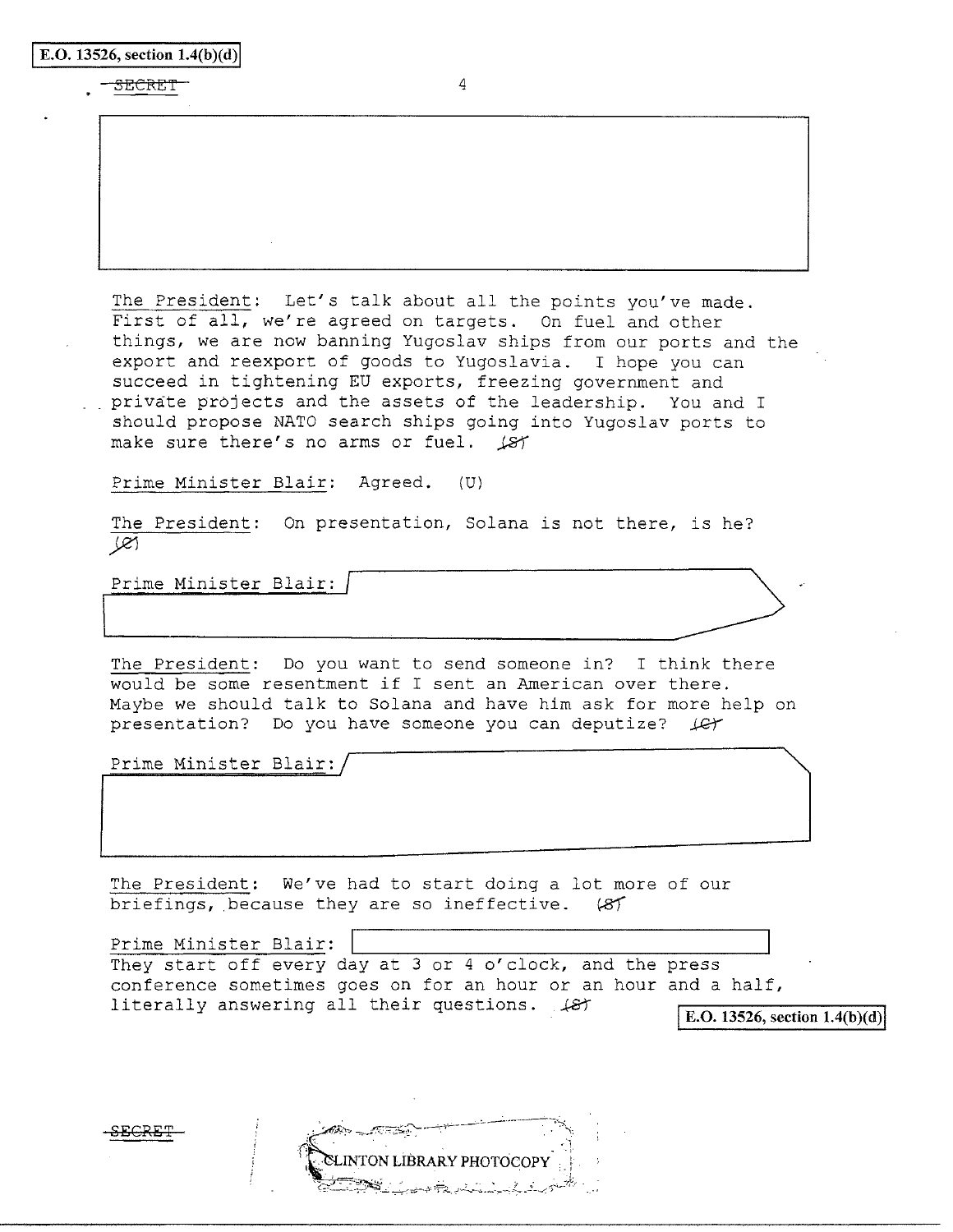3ECRE'f 5

The President: Shouldn't we talk to Solana personally and get him to...operationally, how do we get this done? What's your suggestion?  $\mathcal{A}$ 

|    | E.O. 13526, section $1.4(b)(d)$<br>Prime Minister Blair: |  |
|----|----------------------------------------------------------|--|
|    |                                                          |  |
|    |                                                          |  |
|    |                                                          |  |
|    |                                                          |  |
|    |                                                          |  |
|    |                                                          |  |
|    |                                                          |  |
|    |                                                          |  |
| ۰. |                                                          |  |
|    |                                                          |  |

The President: I would support that strongly, and then he could do the conference call every day, your guy. *let* 

Prime Minister Blair:

The President: Okay. I am completely agreed. Should we call Solana separately or together. Separately. I will tell him we discussed this, I think your take is right and ask him to work with you on it.  $4e^+$ 

Prime Minister Blair: That is great, Bill. (U}

The President: Call me after you talk to Chirac and Schroeder.<br>  $\overline{4C}$ 

Prime Minister Blair: Yes, I will call you back.

The President: That's why I agreed to do this. With all the their asses hanging out to dry.  $+e^+$ 

| problems, I figured you wouldn't have 19 elected officials with<br>their asses hanging out to dry. 4er |                                 |
|--------------------------------------------------------------------------------------------------------|---------------------------------|
| Prime Minister Blair:                                                                                  |                                 |
| <b>GLINTON LIBRARY PHOTOCOPY</b><br><u> Ballydaldi iliyin k</u>                                        | E.O. 13526, section $1.4(b)(d)$ |